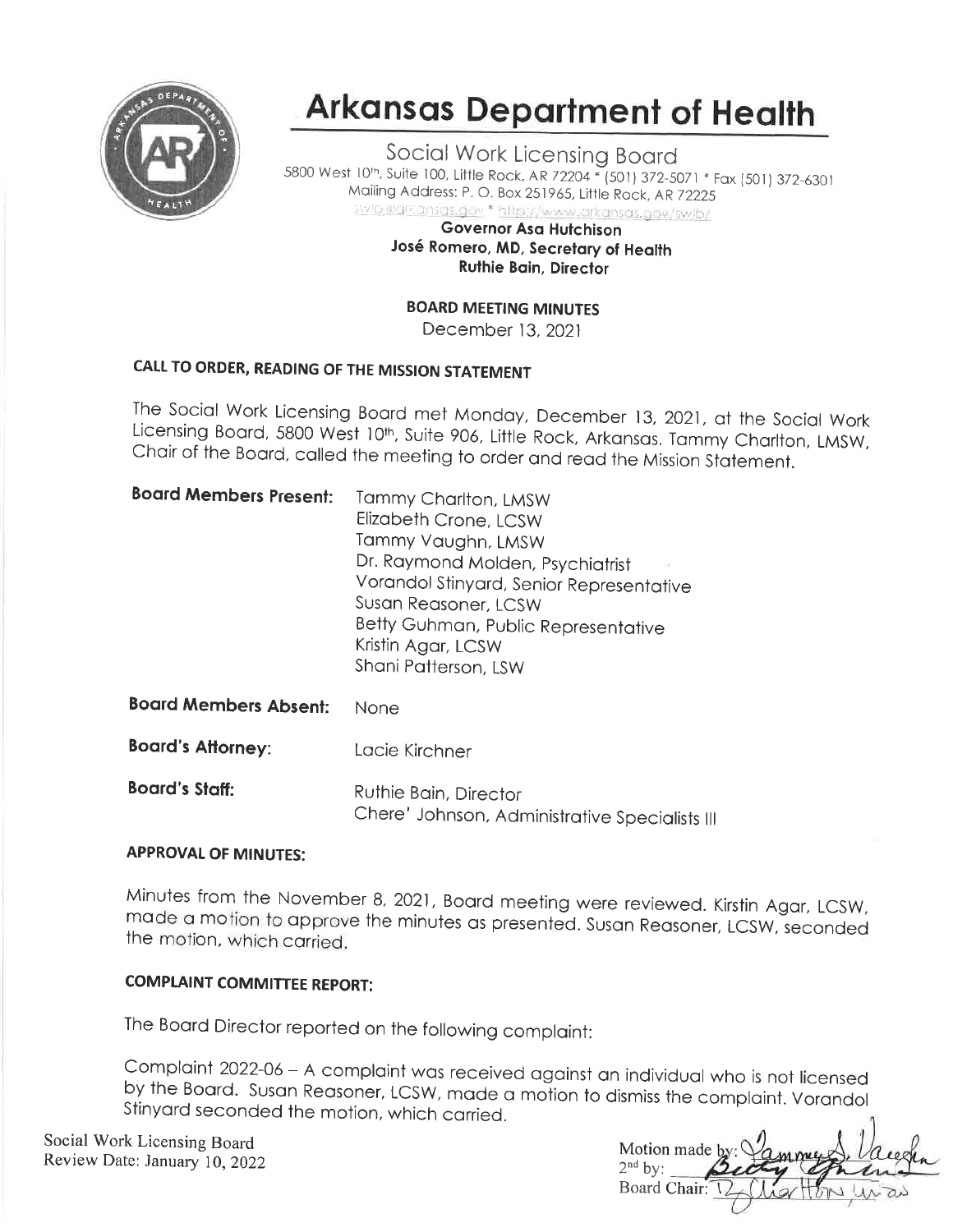Meeting Minutes December 13,202I Page | <sup>2</sup>

#### NEW BUSINESS:

#### Review Woiver Requests:

The Board had no requests for a waiver.

### Review Control Self -Assessment:

Every two years, all State Agencies prepare and report a Control Self-Assessment (CSA) to the Arkansas Department of the Inspector General's Office of internal Audit. The Board Members were emailed a copy of the most recen <sup>o</sup>motion to opprove the plon os presented ond to opprove the Certificotion Letter. Shoni Potterson, LMSW, seconded the motion, which conied.

### Review Request from Ashley Monn:

Ashley Mann, LMSW, had written the Board requesting reconsideration of her Supervision<br>Evaluation and hours. Ms. Mann was under the impression that she could complete her<br>supervision early due to her supervisor leaving for hours and 100 supervision hours. Ms. Mann was informed by email of the requirements for issuance of license as an LCSW, which requires at least 24-full months of supervision. Both staff members are aware of the supervision someone know they may start the application process up to 2 months before completing<br>the supervision. Betty Guhman made a motion to deny Ms. Mann's request to consider<br>her evaluation as completed supervision to qualify for

## Review Request from a Director of Social Work Services:

A Director of Social Work Services for an agency had written the Board regarding a LSW supervising other levels of social workers within an agency. From the email, it appears there is an LCSW serving as Clinical Director w

# Review Supervision Documentation Question from LCSW Applicant:

Angie Watson-Griffin, LMSW, and an applicant for LCSW had written the Board requesting<br>further investigation of the Board's policy on supervision. She recently became an LCSW in<br>another state and is seeking a job opportuni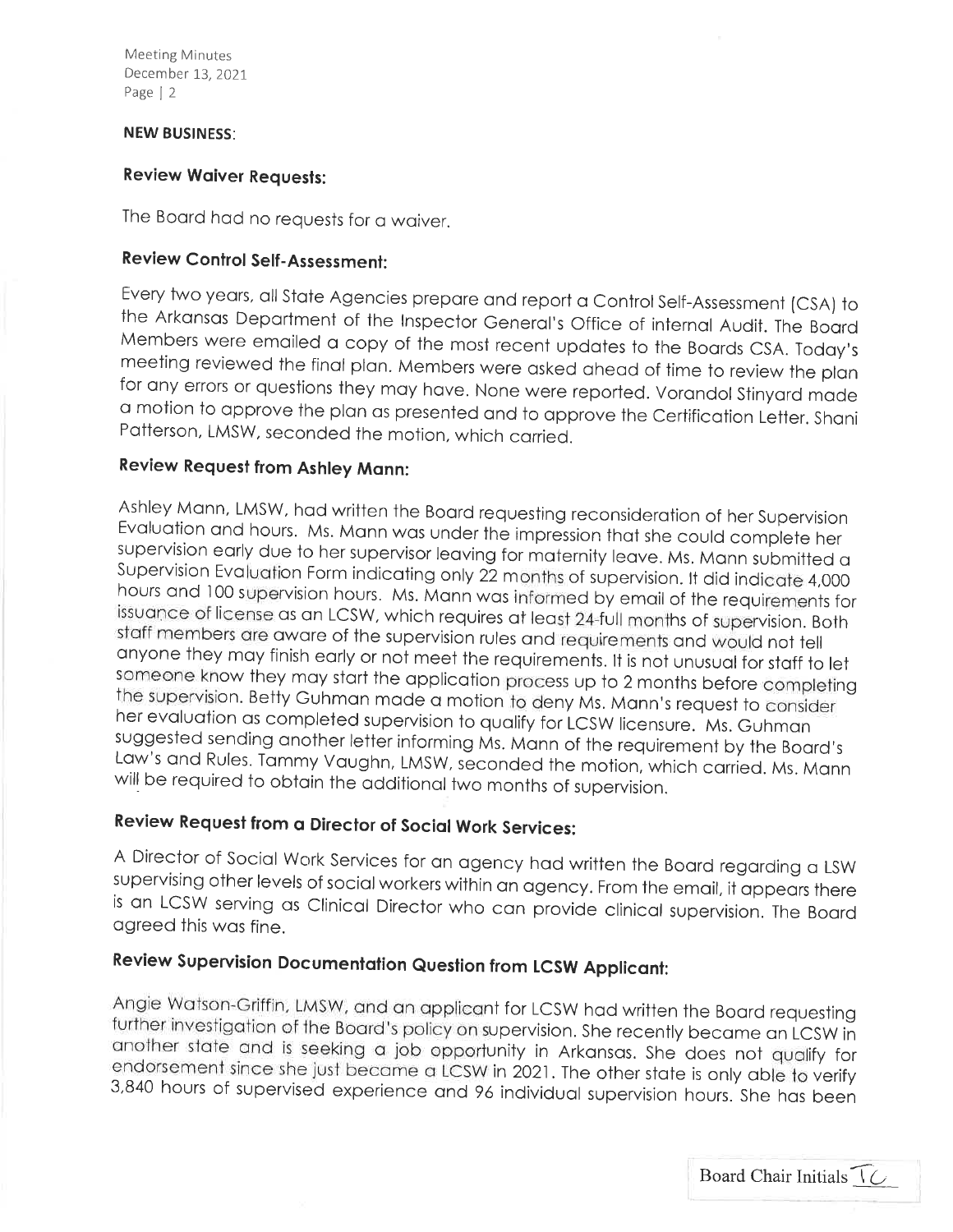Meeting Minutes December 13, 2021 Page | 3

informed of the 4,000 hours of supervised practice and 100 hours of supervision that is required for LCSW licensure in Arkansas. Betty Guhman made a motion to deny further<br>investigation of the Board's Rules and require the applicant to obtain the required hours before her application will be considered. Kirstin Agar, LCSW, seconded the motion, which carried.

### Updote on ASWB Delegote Assembly:

Elizobeth Crone, LCSW, ottended the Associotion of Sociol Work Boords (ASWB) Delegote Assembly as the Arkansas delegate. She gave the Board a report from the meeting.

### Review of Standing Financial Reports:

Tommy Voughn, LMSW, reviewed ond opproved the Worront Detoil Report, Revenue Reconciliation Report, ASWB Exam Candidate Log, Leave Report, Refund Report and<br>Trial Balance Reports. These reports were from November 2021. Susan Reasoner, LCSW, made a motion to accept the reports as presented. Vorandol Stinyard seconded the motion, which corried.

#### Action Token on Applicotions:

Tammy Vaughn, LMSW, made a motion to approve the action taken on the applications for licensure.

#### LSW Applications:

### Provisionolly Licensed ond Approved to Toke the Exom:

Adison Wolf

#### Approved to take the Exam:

None

#### Approved for licensure through Reciprocity:

None

### Denied or Withdrown Applicotions:

None

#### **LMSW Applications:**

### Provisionolly licensed ond Approved to toke Exqminotion:

| Savannah Geiger     | Sherree Hollingsworth | Clayton Johnson      |
|---------------------|-----------------------|----------------------|
| <b>Tyler Limore</b> | Sara Jane Mainer      | Chappell Leigh Mosby |

Board Chair Initials  $\overline{\ }$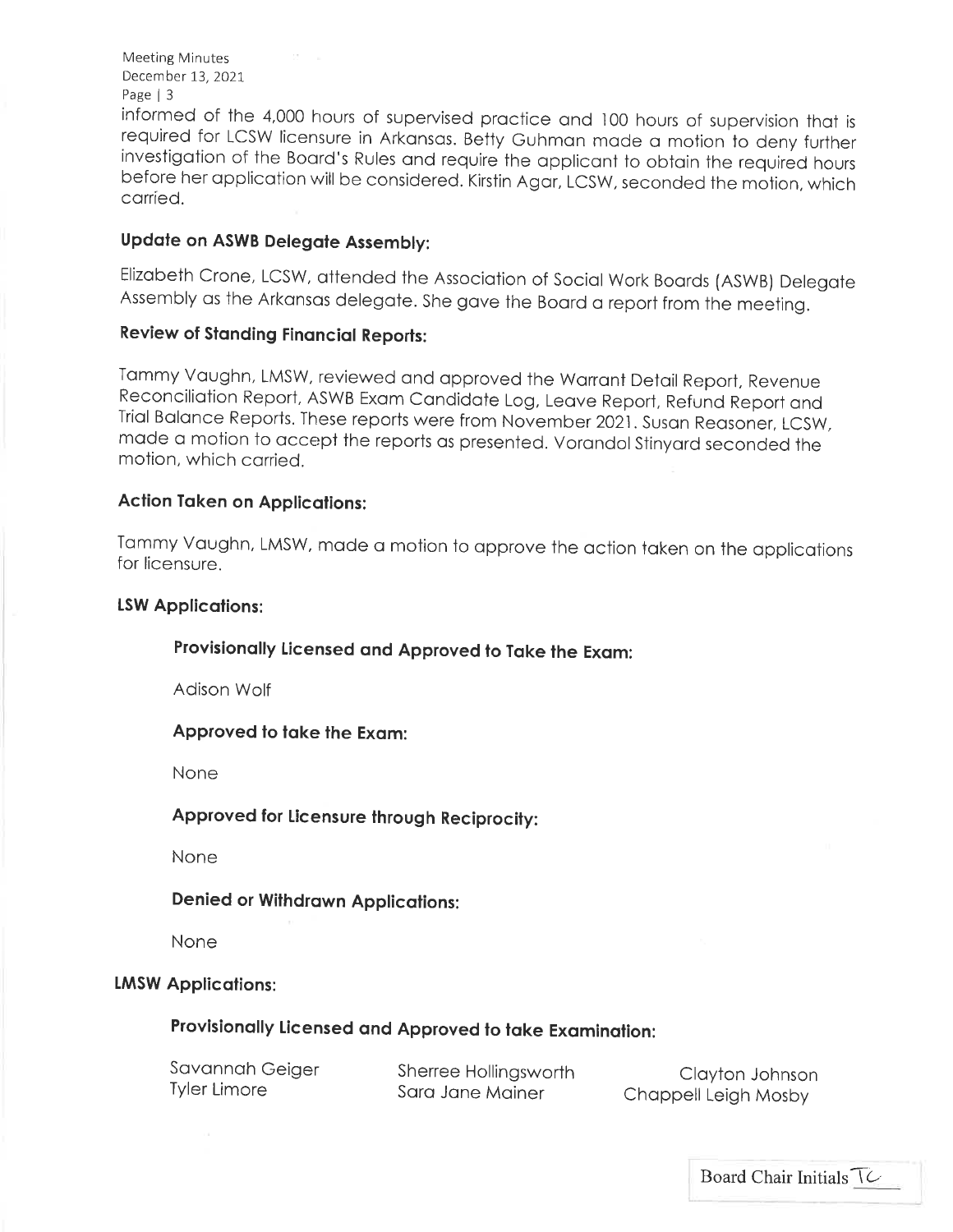**Meeting Minutes** December 13, 2021 Page | 4 Jozim Rendon

Keeoundro Richordson

Josmine

#### **Winda**

#### Approved to take the Exam:

Melisso Gregory

#### Approved for licensure through Reciprocity:

Michelle Gulley Kelli Holloway Koren Shoffer

Victorio Kent

### Denied or Withdrawn Applications:

None

#### **LCSW Applications:**

#### Approved to take Examination:

Rhondo Bohonon Robbin Cochron Tonito Jones Adrienne Robbins

Cosondro Bolon Cormen Coody Christopher Lonkford Allison Schulz

Monico ldo Brown LoNisso Gilmore Chosity Edwords Rhodes Robert Yerton

### Approved for Licensure through Reciprocity:

Morgoret Bonks Mondy Browning Ayiko Foster Kristyn Neidermeyer Gabriella Benoit Cotherine Anne Cox Pomelo Geroghty

Morgon Brewer Vonesso Dunhqm Tommy Koempfe

#### Denied or Withdrawn Applications:

None

shoni Potterson, LSW, seconded the motion on opplicotions, which corried.

### Action Taken on Renewal Applications:

The Board reviewed 143 applications for license renewal. Susan Reasoner, LCSW, made a motion to approve all 143 of the renewals. Tammy Vaughn, LMSW, seconded the motion, which corried.

### Action Token on Continuing Educotion Audits: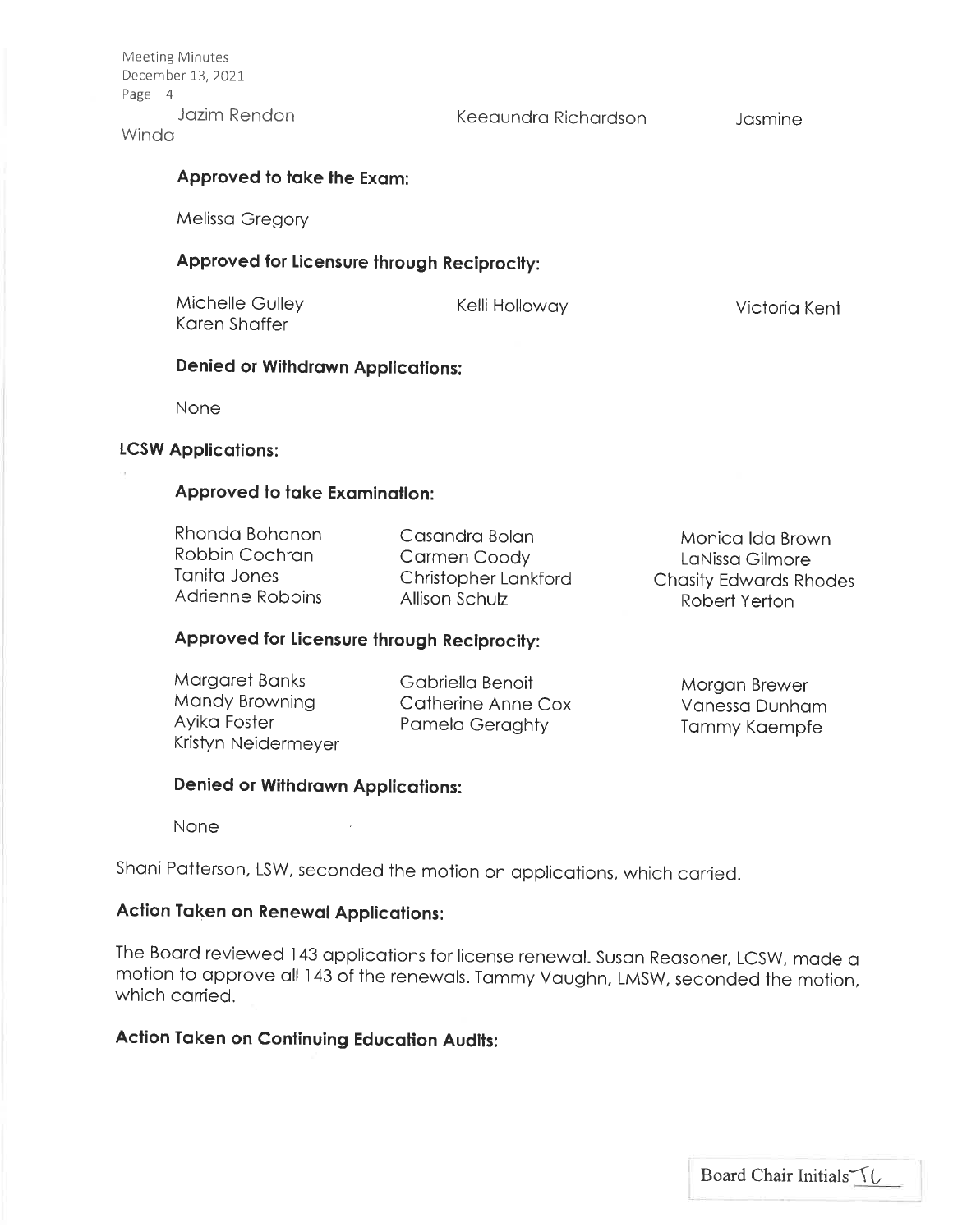Meeting Minutes December 13,2021

Page | 5<br>The Board reviewed 13 random continuing education audits. Susan Reasoner, LCSW, made a motion to approve 11 of the audits. Vorandol Stinyard seconded the motion, which carried.

One (1) audit was pending postage receipt by the mail from last month. The mail never arrived and request for the social worker to email or fax the documentation was not received until after the November meeting. Dr. Raymo to send a Letter of Caution to the social worker. Susan Reasoner, LCSW, seconded the motion which carried. Eizabeth Crone, LCSW, opposed.

One (1) audit was missing documentation of three (3) courses listed for a total of seven (7) hours out of the 30 hours listed for renewal. She had submitted additional hours to replace the missing certificates but was stil worker a Letter of Reprimand that would also require her to obtain 2.5 hours of social<br>work continuing education within 30-days. Dr. Raymond Molden seconded the motion,<br>which carried.

### Action Taken on Supervision Plan Reviews:

The Board reviewed 28 supervision plans. Vorandol Stinyard made a motion to show 25 of the supervision plans reviewed. Tammy Vaughn, LMSW, seconded the motion, which carried. Three (3) of the Supervision Plans reviewed req

### Action Taken on Certification of Registration Renewals:

The Boord reviewed two (2) Certificote of Registrotion Renewols. Dr. Roymond Molden mode o motion to opprove oll Two (2) Certificotes of Registrotion Renewols. Tommy Voughn, LMSW, seconded the motion, which corried.

#### OTHER BUSINESS:

There being no other business, Vorandol Stinyard made a motion to adjourn. Tammy<br>Vaughn, LMSW, seconded the motion, which carried.